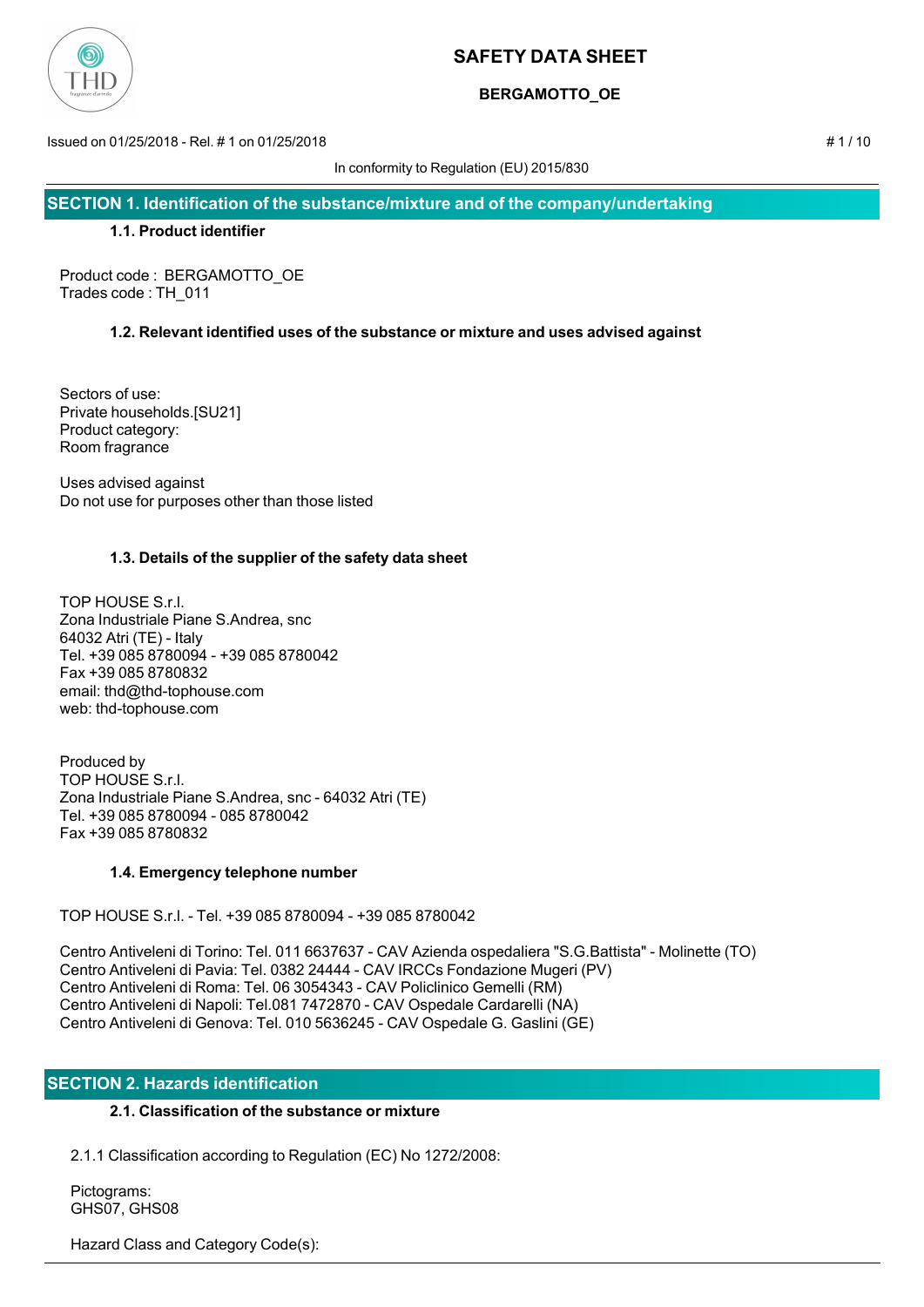

# **BERGAMOTTO\_OE**

Issued on 01/25/2018 - Rel. # 1 on 01/25/2018 # 2 / 10

In conformity to Regulation (EU) 2015/830

Asp. Tox. 1, Skin Irrit. 2, Skin Sens. 1, Eye Irrit. 2, Aquatic Chronic 3

Hazard statement Code(s):

H304 - May be fatal if swallowed and enters airways.

H315 - Causes skin irritation.

H317 - May cause an allergic skin reaction.

H319 - Causes serious eye irritation.

H412 - Harmful to aquatic life with long lasting effects.

The product can be fatal if swallowed and enters airways

 If brought into contact with eyes, the product causes significant irritations which may last for more than 24 hours, if brought into contact with skin, it causes significant inflammation with erythema, scabs, or edema

The product, if brought into contact with skin can cause skin sensitization.

The product is dangerous to the environment as it is harmful to aquatic life with long lasting effects

#### **2.2. Label elements**

Labelling according to Regulation (EC) No 1272/2008:

Pictogram, Signal Word Code(s): GHS07, GHS08 - Danger

Hazard statement Code(s):

H304 - May be fatal if swallowed and enters airways.

H315 - Causes skin irritation.

H317 - May cause an allergic skin reaction.

H319 - Causes serious eye irritation.

H412 - Harmful to aquatic life with long lasting effects.

Supplemental Hazard statement Code(s): not applicable

Precautionary statements:

**General** 

P101 - If medical advice is needed, have product container or label at hand.

P102 - Keep out of reach of children.

Prevention

P261 - Avoid breathing dust/fume/gas/mist/vapours/spray.

P273 - Avoid release to the environment.

P280 - Wear protective gloves/protective clothing/eye protection/face protection.

Response

P301+P310 - IF SWALLOWED: Immediately call a POISON CENTER/doctor.

 P305+P351+P338 - IF IN EYES: Rinse cautiously with water for several minutes. Remove contact lenses, if present and easy to do. Continue rinsing.

P331 - Do NOT induce vomiting.

P333+P313 - If skin irritation or rash occurs: Get medical advice/attention.

P337+P313 - If eye irritation persists: Get medical advice/attention.

P363 - Wash contaminated clothing before reuse.

Storage

P405 - Store locked up.

Disposal

P501 - Dispose of contents/container according to local law.

Contains:

Citrus Bergamia peel oil expressed

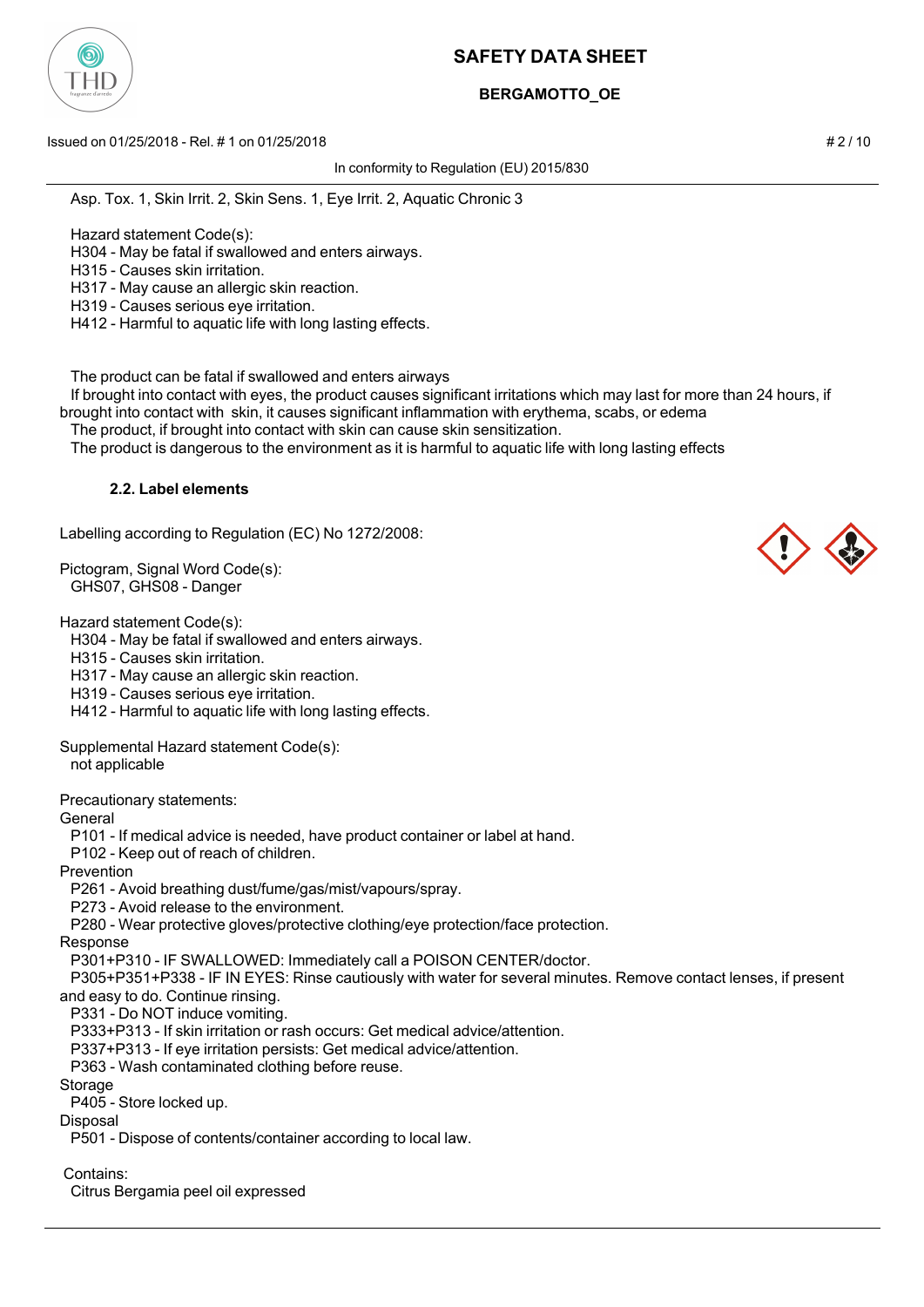

# **BERGAMOTTO\_OE**

Issued on 01/25/2018 - Rel. # 1 on 01/25/2018 # 3 / 10

In conformity to Regulation (EU) 2015/830

#### **2.3. Other hazards**

The substance / mixture NOT contains substances PBT/vPvB according to Regulation (EC) No 1907/2006, Annex XIII

No information on other hazards Packaging to be fitted with child-resistant fastenings Packaging to be fitted with a tactile warning

## **SECTION 3. Composition/information on ingredients**

#### **3.1 Substances**

Irrilevant

#### **3.2 Mixtures**

Refer to paragraph 16 for full text of hazard statements

| <b>Substance</b>                       | <b>Concentration</b> | <b>Classification</b>                                                                                                                         | Index | <b>CAS</b> | <b>EINECS</b> | <b>REACh</b>               |
|----------------------------------------|----------------------|-----------------------------------------------------------------------------------------------------------------------------------------------|-------|------------|---------------|----------------------------|
| Citrus Bergamia peel oil<br>lexpressed | $> 75 \le 100\%$     | Flam. Lig. 3, H226;<br>Asp. Tox. 1, H304;<br>Skin Irrit. 2, H315;<br>Skin Sens. 1, H317;<br>Eye Irrit. 2, H319;<br>Aquatic Chronic 3.<br>H412 |       | 8007-75-8  | 289-612-9     | 101-21201171<br>613-65-XXX |

## **Fractionated global values**

| H <sub>226</sub> | $= 90,00$ | H304 | $= 90,00$ | H315 | $= 90,00$ | H317 | $= 90,00$ |
|------------------|-----------|------|-----------|------|-----------|------|-----------|
| H319             | $= 90,00$ | H412 | $= 90,00$ |      |           |      |           |

## **SECTION 4. First aid measures**

#### **4.1. Description of first aid measures**

Inhalation:

 Air the area. Move immediately the contaminated patient from the area and keep him at rest in a well ventilated room. CALL A PHYSICIAN.

 Air the area. Move immediately the contaminated patient from the area and keep him at rest in a well ventilated area. If you feel unwell seek medical advice.

Direct contact with skin (of the pure product).:

Take contaminated clothing Immediately off.

 Wash immediately with plenty of running water and possibly with soap, the areas of the body that have, or are only suspected to have, come in contact with the product.

Direct contact with eyes (of the pure product).:

 Wash immediately and thoroughly with running water, keeping eyelids open for at least 10 minutes, then protect your eyes with a dry sterile gauze. Seek medical advice immediately

Do not use eye drops or ointments of any kind before the examination or advice from an oculist.

Ingestion: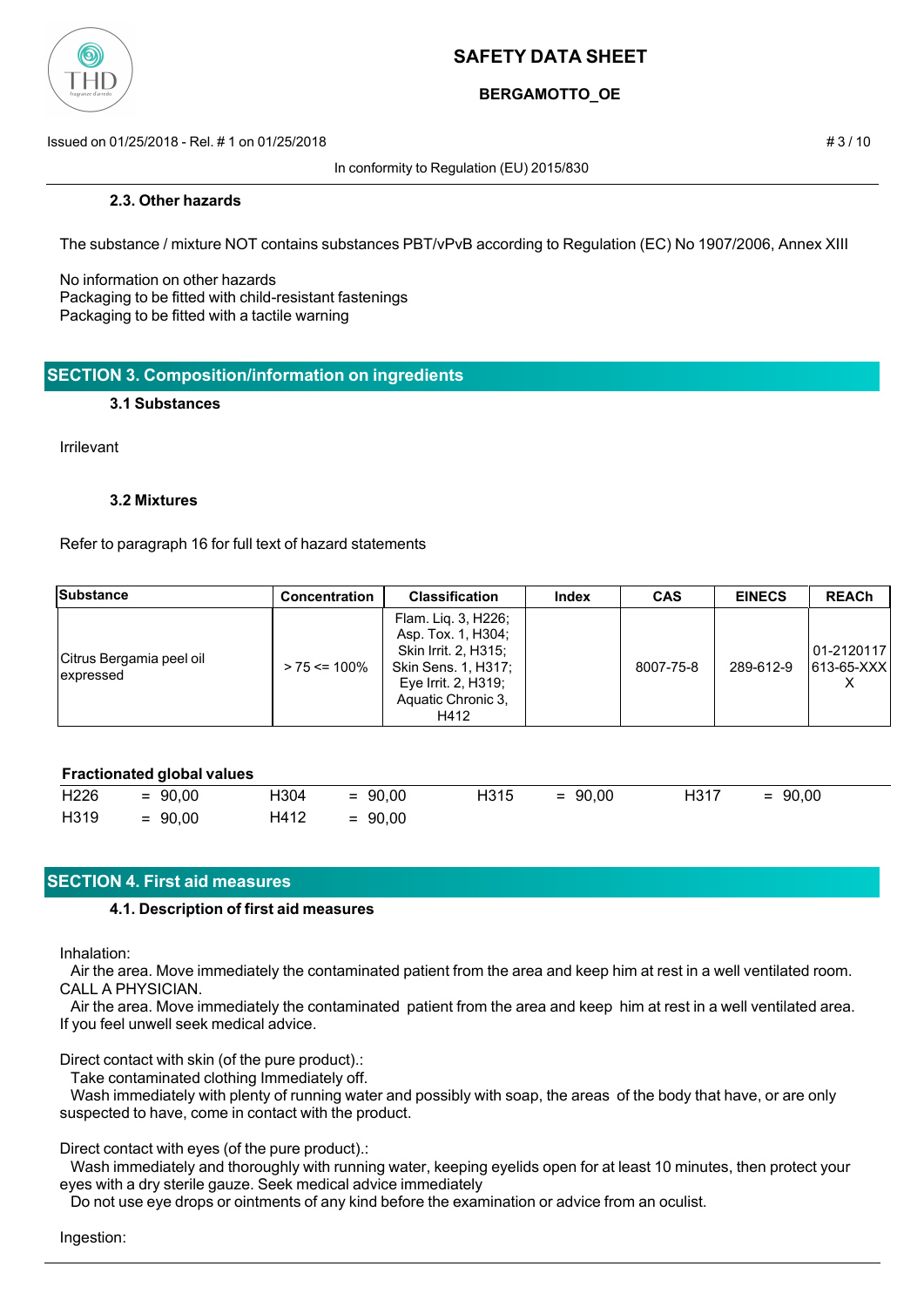

# **BERGAMOTTO\_OE**

Issued on 01/25/2018 - Rel. # 1 on 01/25/2018 # 4 / 10

In conformity to Regulation (EU) 2015/830

 The product is harmful and can cause irreversible damages even following a single exposure if swallowed. Absolutely do not induce vomiting or emesis. Seek medical advice immediately.

# **4.2. Most important symptoms and effects, both acute and delayed**

No data available.

# **4.3. Indication of any immediate medical attention and special treatment needed**

IF SWALLOWED: Immediately call a POISON CENTER/doctor. If skin irritation occurs: Get medical advice/attention. If eye irritation persists: Get medical advice/attention. If medical advice is needed, have product container or label at hand.

# **SECTION 5. Firefighting measures**

## **5.1. Extinguishing media**

Advised extinguishing agents:

Water spray, CO2, foam, dry chemical, depending on the materials involved in the fire.

Extinguishing means to avoid:

Water jets. Use water jets only to cool the surfaces of the containers exposed to fire.

## **5.2. Special hazards arising from the substance or mixture**

No data available.

## **5.3. Advice for firefighters**

Use protection for the breathing apparatus

Safety helmet and full protective suit.

The spray water can be used to protect the people involved in the extinction

 You may also use selfrespirator, especially when working in confined and poorly ventilated area and if you use halogenated extinguishers (Halon 1211 fluobrene, Solkan 123, NAF, etc...)

Keep containers cool with water spray

# **SECTION 6. Accidental release measures**

## **6.1. Personal precautions, protective equipment and emergency procedures**

6.1.1 For non-emergency personnel: Leave the area surrounding the spill or release. Do not smoke Wear mask, gloves and protective clothing.

6.1.2 For emergency responders: Wear mask, gloves and protective clothing. Eliminate all unguarded flames and possible sources of ignition. No smoking. Provision of sufficient ventilation. Evacuate the danger area and, in case, consult an expert.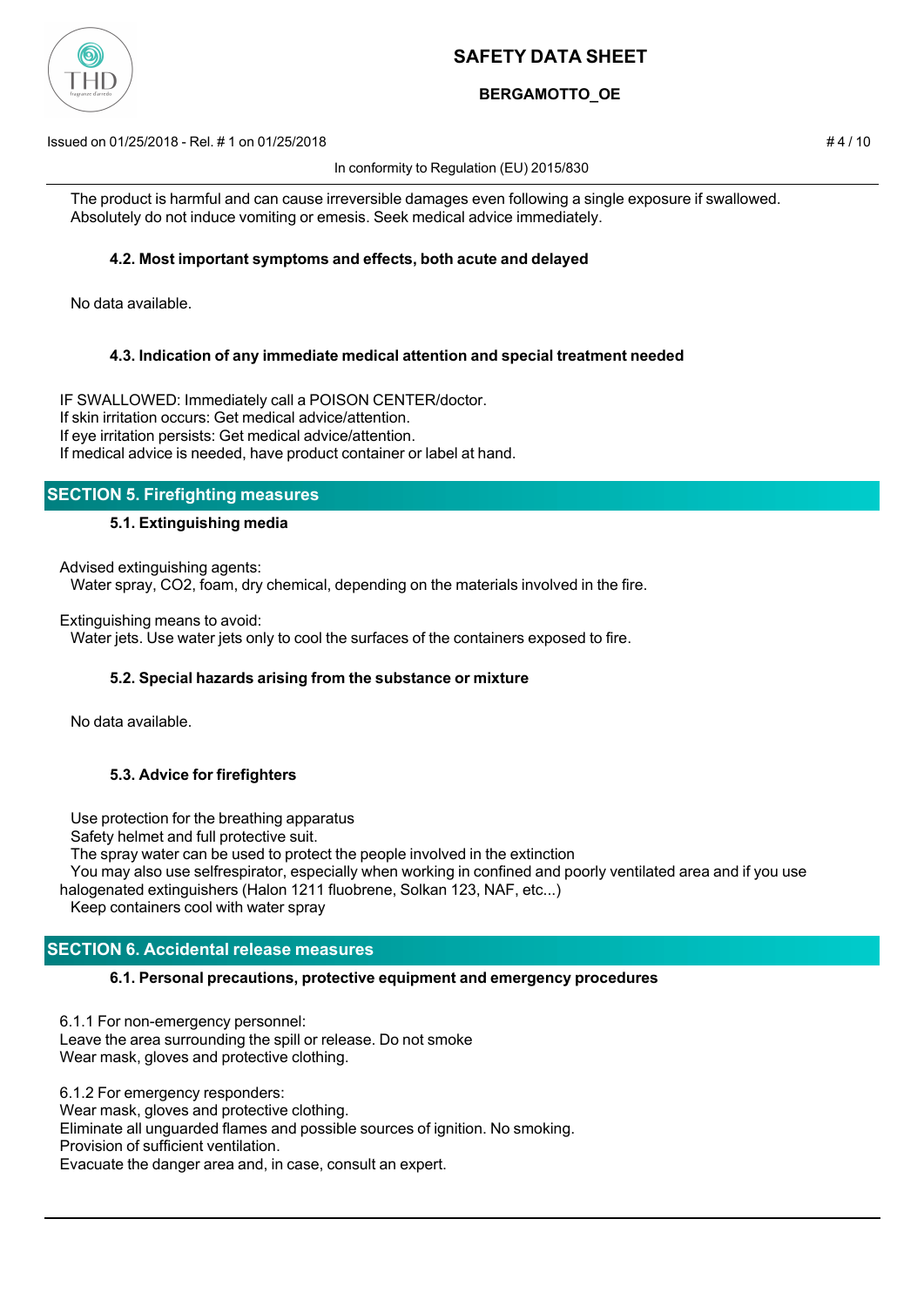

# **BERGAMOTTO\_OE**

Issued on 01/25/2018 - Rel. # 1 on 01/25/2018 # 5 / 10

In conformity to Regulation (EU) 2015/830

#### **6.2. Environmental precautions**

Contain spill with earth or sand.

 If the product has entered a watercourse in sewers or has contaminated soil or vegetation, notify it to the authorities. Discharge the remains in compliance with the regulations

## **6.3. Methods and material for containment and cleaning up**

6.3.1 For containment:

 Rapidly recover the product, wear a mask and protective clothing Recover the product for reuse, if possible, or for removal. Possibly absorb it with inert material. Prevent it from entering the sewer system.

 6.3.2 For cleaning up: After wiping up, wash with water the area and materials involved

 6.3.3 Other information: Nothing in particular.

## **6.4. Reference to other sections**

Refer to paragraphs 8 and 13 for more information

## **SECTION 7. Handling and storage**

## **7.1. Precautions for safe handling**

 Avoid contact and inhalation of vapors Wear protective gloves/protective clothing/eye protection/face protection. In residential areas do not use on large surfaces. At work do not eat or drink. Contaminated work clothing should not be allowed out of the workplace. See also paragraph 8 below.

## **7.2. Conditions for safe storage, including any incompatibilities**

 Keep in original container closed tightly. Do not store in open or unlabeled containers. Keep containers upright and safe by avoiding the possibility of falls or collisions. Store in a cool place, away from sources of heat and `direct exposure of sunlight.

## **7.3. Specific end use(s)**

Private households.: Handle with care. Store in a ventilated place away from heat sources. Keep container tightly closed.

## **SECTION 8. Exposure controls/personal protection**

## **8.1. Control parameters**

No data available.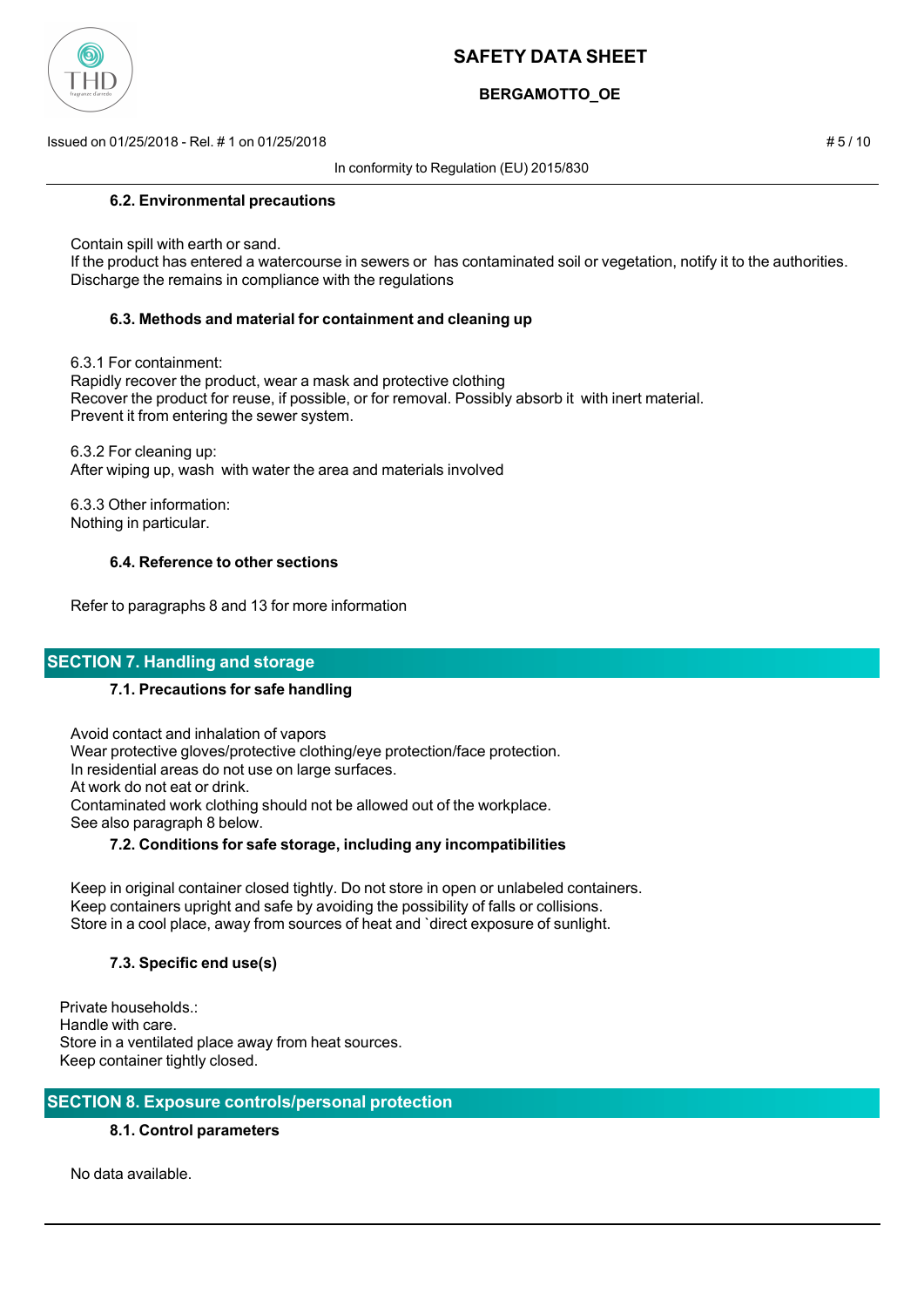

# **BERGAMOTTO\_OE**

Issued on 01/25/2018 - Rel. # 1 on 01/25/2018 # 6 / 10

In conformity to Regulation (EU) 2015/830

#### **8.2. Exposure controls**



Appropriate engineering controls: Private households.: No specific control required.

Individual protection measures:

 (a) Eye / face protection When handling the pure product use safety glasses (spectacles cage) (EN 166).

(b) Skin protection

 (i) Hand protection When handling the pure product use chemical resistant protective gloves (EN 374-1/EN374-2/EN374-3)

 (ii) Other When handling the pure product wear full protective skin clothing.

 (c) Respiratory protection Not needed for normal use.

 (d) Thermal hazards No hazard to report

Environmental exposure controls:

Use according to good working practices to avoid pollution into the environment.

# **SECTION 9. Physical and chemical properties**

**9.1. Information on basic physical and chemical properties**

| <b>Physical and chemical properties</b>      | Value          | <b>Determination method</b> |
|----------------------------------------------|----------------|-----------------------------|
| Appearance                                   | Liquid         |                             |
| Odour                                        | not determined |                             |
| Odour threshold                              | not determined |                             |
| pH                                           | not determined |                             |
| Melting point/freezing point                 | not determined |                             |
| Initial boiling point and boiling range      | not determined |                             |
| Flash point                                  | not determined | ASTM D92                    |
| <b>Evaporation rate</b>                      | not determined |                             |
| Flammability (solid, gas)                    | not determined |                             |
| Upper/lower flammability or explosive limits | not determined |                             |
| Vapour pressure                              | not determined |                             |
| Vapour density                               | not determined |                             |
| Relative density                             | not determined |                             |
| Solubility(ies)                              | not determined |                             |
| Water solubility                             | not determined |                             |
| Partition coefficient: n-octanol/water       | not determined |                             |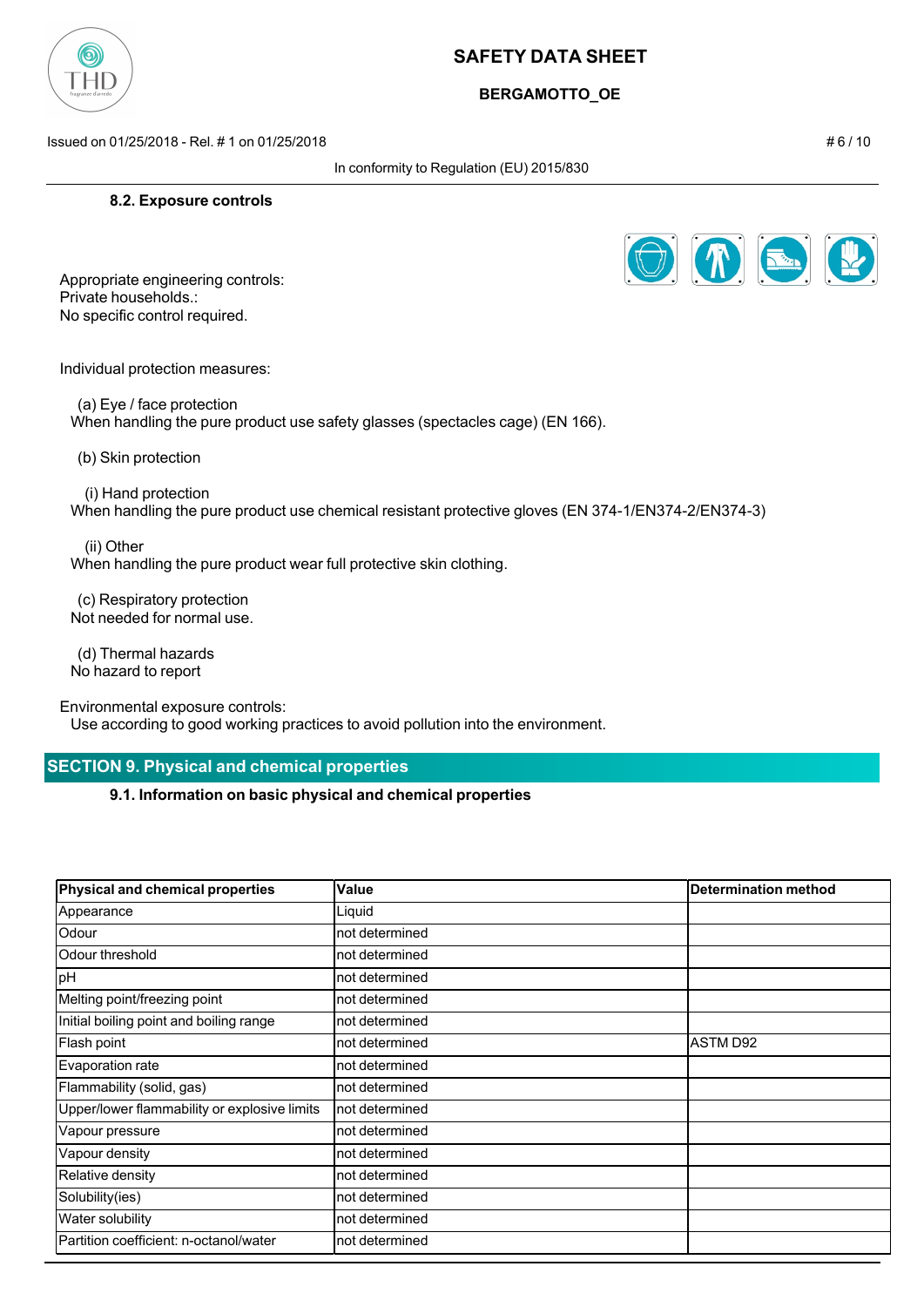

# **BERGAMOTTO\_OE**

#### Issued on 01/25/2018 - Rel. # 1 on 01/25/2018 # 7 / 10

In conformity to Regulation (EU) 2015/830

| <b>Physical and chemical properties</b> | <b>Value</b>    | Determination method |
|-----------------------------------------|-----------------|----------------------|
| Auto-ignition temperature               | Inot determined |                      |
| Decomposition temperature               | Inot determined |                      |
| Viscosity                               | Inot determined |                      |
| Explosive properties                    | Inot determined |                      |
| <b>Oxidising properties</b>             | Inot determined |                      |

## **9.2. Other information**

No data available.

# **SECTION 10. Stability and reactivity**

#### **10.1. Reactivity**

No reactivity hazards

#### **10.2. Chemical stability**

No hazardous reaction when handled and stored according to provisions.

#### **10.3. Possibility of hazardous reactions**

There are no hazardous reactions

#### **10.4. Conditions to avoid**

Nothing to report

#### **10.5. Incompatible materials**

Nothing in particular.

#### **10.6. Hazardous decomposition products**

Does not decompose when used for intended uses.

# **SECTION 11. Toxicological information**

#### **11.1. Information on toxicological effects**

ATE(mix) oral =  $\infty$ ATE(mix) dermal =  $\infty$ ATE(mix) inhal =  $\infty$ 

(a) acute toxicity: based on available data, the classification criteria are not met

(b) skin corrosion/irritationIf brought into contact with the skin, the product causes significant inflammation with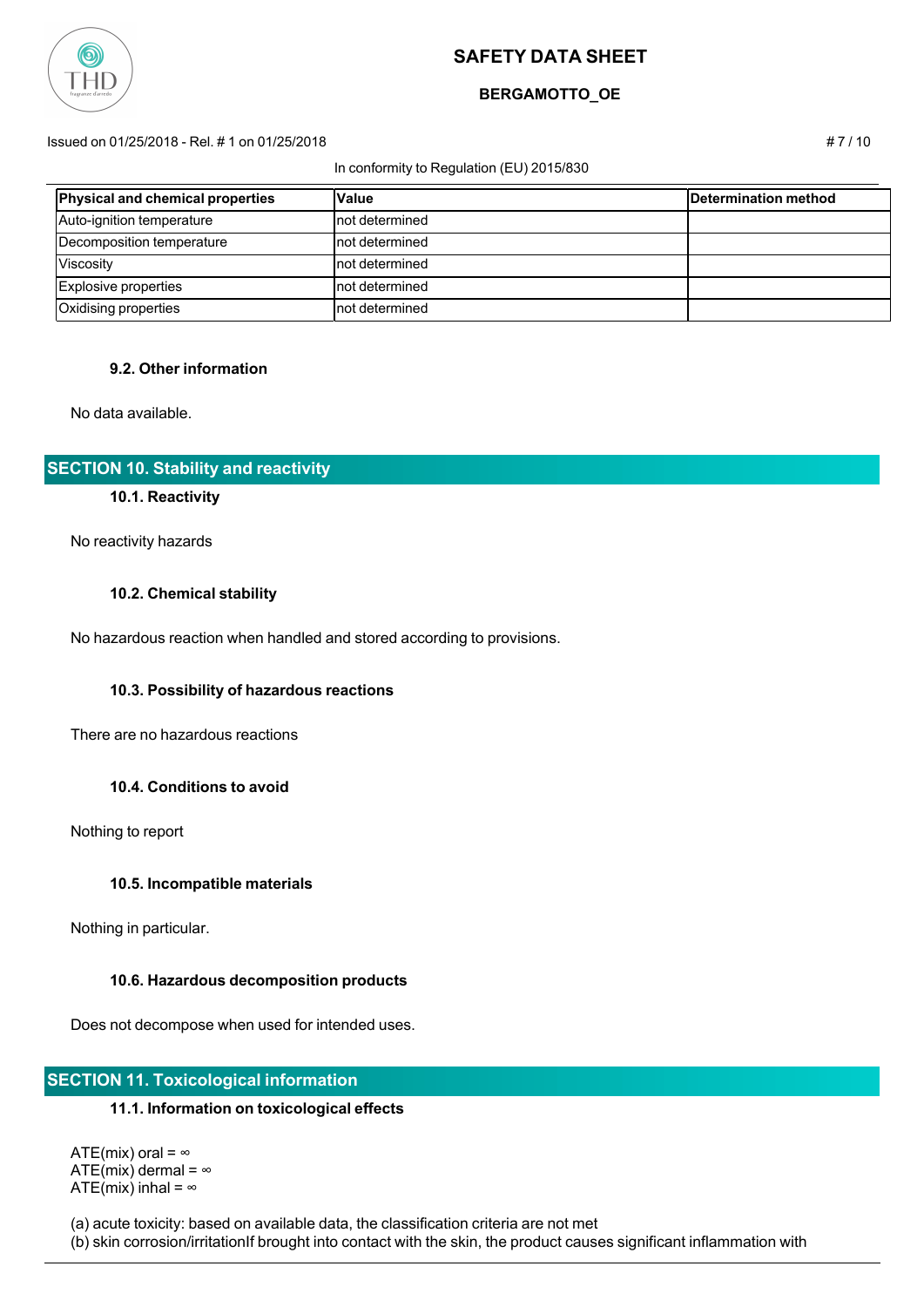

# **BERGAMOTTO\_OE**

Issued on 01/25/2018 - Rel. # 1 on 01/25/2018 # 8 / 10

In conformity to Regulation (EU) 2015/830

erythema, scabs, or edema.

 (c) serious eye damage/irritation: If brought into contact with eyes, the product, causes significant irritations which may last for more than 24 hours.

(d) respiratory or skin sensitization: The product, if brought into contact with skin can cause skin sensitization.

(e) germ cell mutagenicity: based on available data, the classification criteria are not met

(f) carcinogenicity: based on available data, the classification criteria are not met

(g) reproductive toxicity: based on available data, the classification criteria are not met

 (h) specific target organ toxicity (STOT) single exposure: based on available data, the classification criteria are not met

 (i) specific target organ toxicity (STOT) repeated exposurebased on available data, the classification criteria are not met

(j) aspiration hazard: The product can be fatal if swallowed and enters airways

# **SECTION 12. Ecological information**

# **12.1. Toxicity**

The product is dangerous for the environment as it is toxic for aquatic organisms following acute exposure.

Use according to good working practices to avoid pollution into the environment.

## **12.2. Persistence and degradability**

No data available.

## **12.3. Bioaccumulative potential**

No data available.

## **12.4. Mobility in soil**

No data available.

## **12.5. Results of PBT and vPvB assessment**

The substance / mixture NOT contains substances PBT/vPvB according to Regulation (EC) No 1907/2006, Annex XIII

## **12.6. Other adverse effects**

No adverse effects

## **SECTION 13. Disposal considerations**

## **13.1. Waste treatment methods**

 Do not reuse empty containers. Dispose of them in accordance with the regulations in force. Any remaining product should be disposed of according to applicable regulations by addressing to authorized companies. Recover if possible. Send to authorized discharge plants or for incineration under controlled conditions. Operate according to local and National rules in force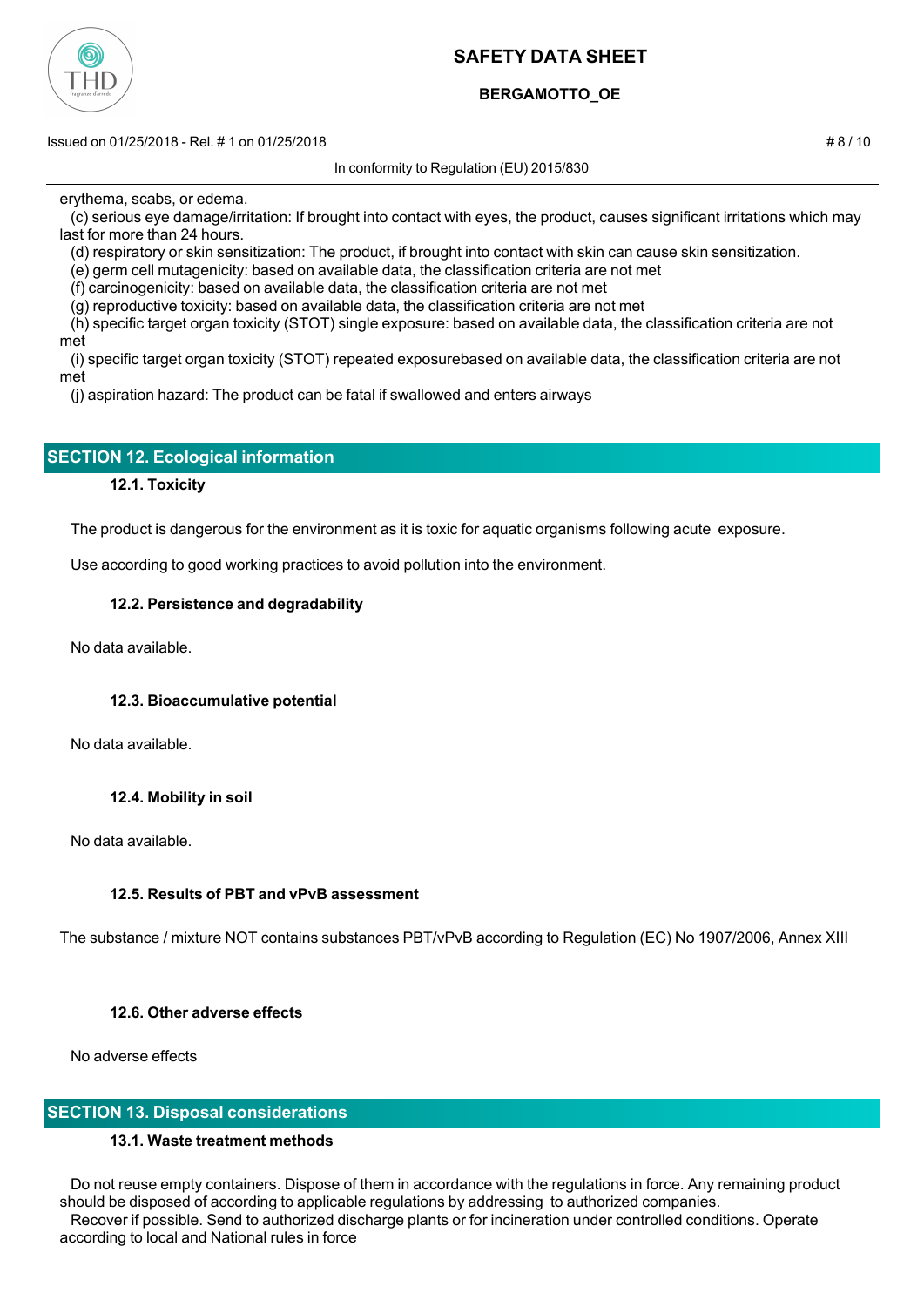

# **BERGAMOTTO\_OE**

Issued on 01/25/2018 - Rel. # 1 on 01/25/2018 # 9 / 10

In conformity to Regulation (EU) 2015/830

# **SECTION 14. Transport information**

#### **14.1. UN number**

 Not included in the scope of application regulations concerning the transport of dangerous goods: by road (ADR); by rail (RID); by air (ICAO / IATA); by sea (IMDG).

#### **14.2. UN proper shipping name**

None

**14.3. Transport hazard class(es)**

None

**14.4. Packing group**

None

**14.5. Environmental hazards**

None

**14.6. Special precautions for user**

No data available.

## **14.7. Transport in bulk according to Annex II of MARPOL73/78 and the IBC Code**

It is not intended to carry bulk

# **SECTION 15. Regulatory information**

## **15.1. Safety, health and environmental regulations/legislation specific for the substance or mixture**

REGULATION (EU) No 1357/2014 - waste: HP4 - Irritant — skin irritation and eye damage HP5 - Specific Target Organ Toxicity (STOT)/Aspiration Toxicity HP13 - Sensitising

#### **15.2. Chemical safety assessment**

No chemical safety assessment was carried out by the supplier

# **SECTION 16. Other information**